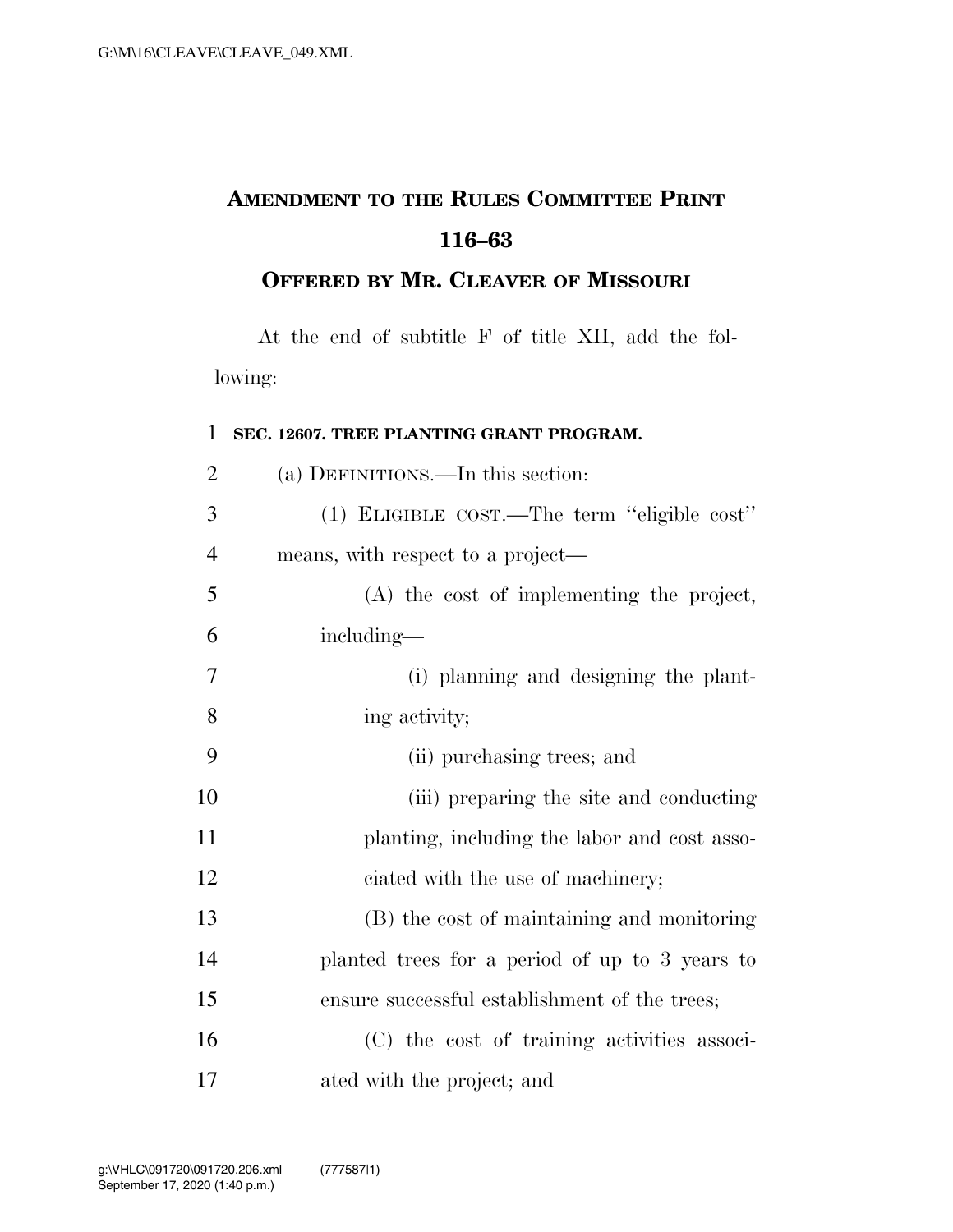| $\mathbf{1}$   | (D) any other relevant cost, as determined          |
|----------------|-----------------------------------------------------|
| $\overline{2}$ | by the Secretary.                                   |
| 3              | (2) ELIGIBLE ENTITY.—The term "eligible enti-       |
| $\overline{4}$ | $ty''$ means—                                       |
| 5              | (A) a State agency;                                 |
| 6              | (B) a local governmental entity;                    |
| 7              | (C) an Indian Tribe;                                |
| 8              | (D) a nonprofit organization; and                   |
| 9              | (E) a retail power provider.                        |
| 10             | (3) ENERGY BURDEN.—The term "energy bur-            |
| 11             | den" means the percentage of household income       |
| 12             | spent on home energy bills.                         |
| 13             | (4) INDIAN TRIBE.—The term "Indian Tribe"           |
| 14             | has the meaning given the term "Indian tribe" in    |
| 15             | section 4 of the Indian Self-Determination and Edu- |
| 16             | cation Assistance Act (25 U.S.C. 5304).             |
| 17             | (5) LOCAL GOVERNMENTAL ENTITY.—The term             |
| 18             | "local governmental entity" means any municipal     |
| 19             | government or county government with jurisdiction   |
| 20             | over local land use decisions.                      |
| 21             | (6) NONPROFIT ORGANIZATION.—The<br>term             |
| 22             | "nonprofit organization" means an organization      |
| 23             | $that-$                                             |
| 24             | (A) is described in section $170(h)(3)$ of the      |
| 25             | Internal Revenue Code of 1986; and                  |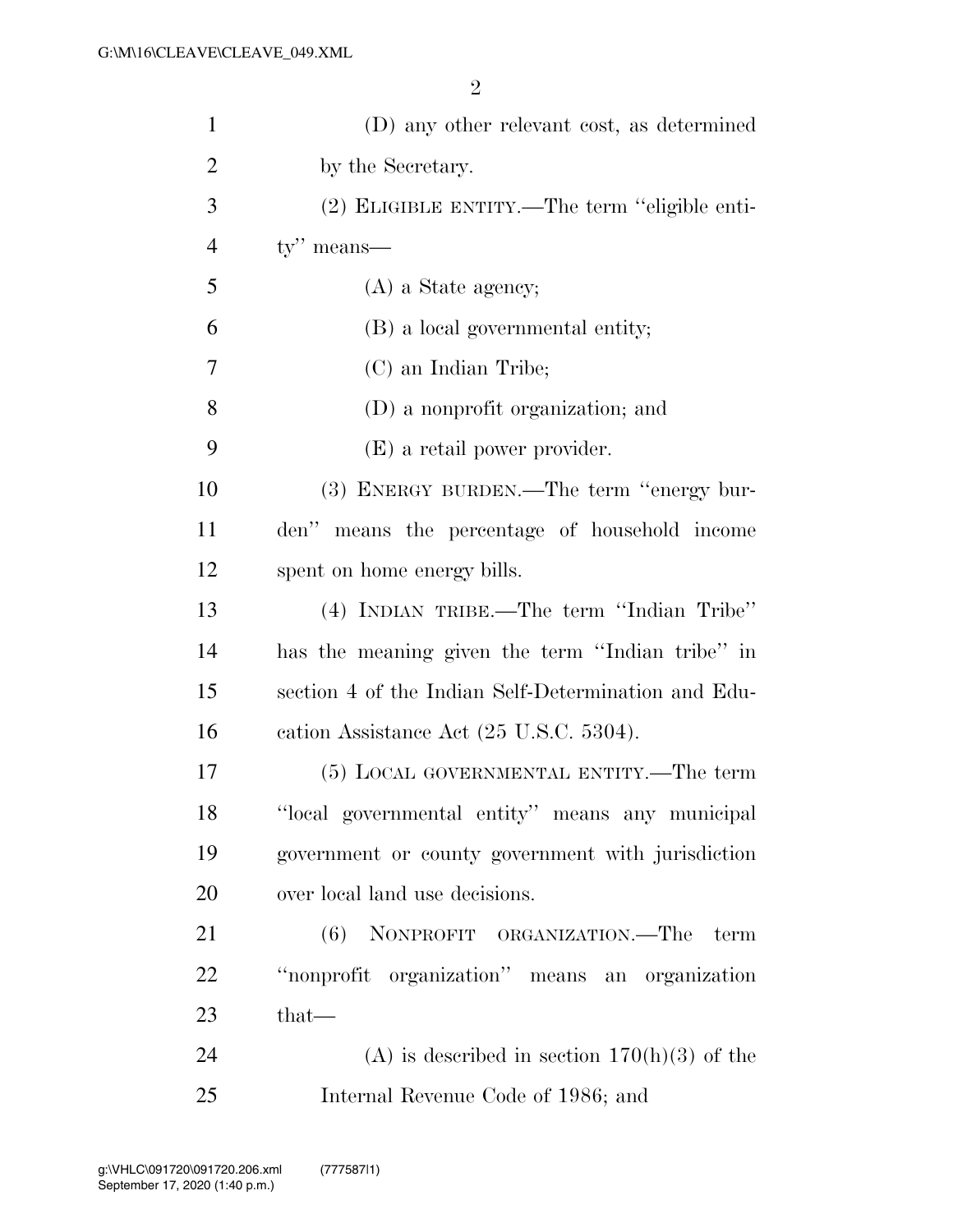| $\mathbf{1}$   | (B) operates in accordance with 1 or more               |
|----------------|---------------------------------------------------------|
| $\overline{2}$ | purposes described in<br>of the<br>section              |
| 3              | $170(h)(4)(A)$ of that Code.                            |
| $\overline{4}$ | (7) PROGRAM.—The term "Program" means                   |
| 5              | the grant program established under subsection          |
| 6              | (b)(1).                                                 |
| 7              | (8) PROJECT.—The term "project" means a                 |
| 8              | tree planting project carried out by an eligible entity |
| 9              | using grant funds awarded under the Program.            |
| 10             | (9) RETAIL POWER PROVIDER.—The term "re-                |
| 11             | tail power provider" means any entity authorized        |
| 12             | under applicable State or Federal law to generate,      |
| 13             | distribute, or provide retail electricity, natural gas, |
| 14             | or fuel oil service.                                    |
| 15             | (10) SECRETARY.—The term "Secretary"                    |
| 16             | means the Secretary of Energy.                          |
| 17             | (b) ESTABLISHMENT.-                                     |
| 18             | (1) IN GENERAL.—The Secretary, in coordina-             |
| 19             | tion with the Secretary of Agriculture, acting          |
| 20             | through the Chief of the Forest Service, shall estab-   |
| 21             | lish a program under which the Secretary shall          |
| 22             | award grants to eligible entities to conduct tree       |
| 23             | planting projects in accordance with this section.      |
| 24             | (2) TREE PLANTING.—Subject to the avail-                |
| 25             | ability of appropriations, in carrying out the Pro-     |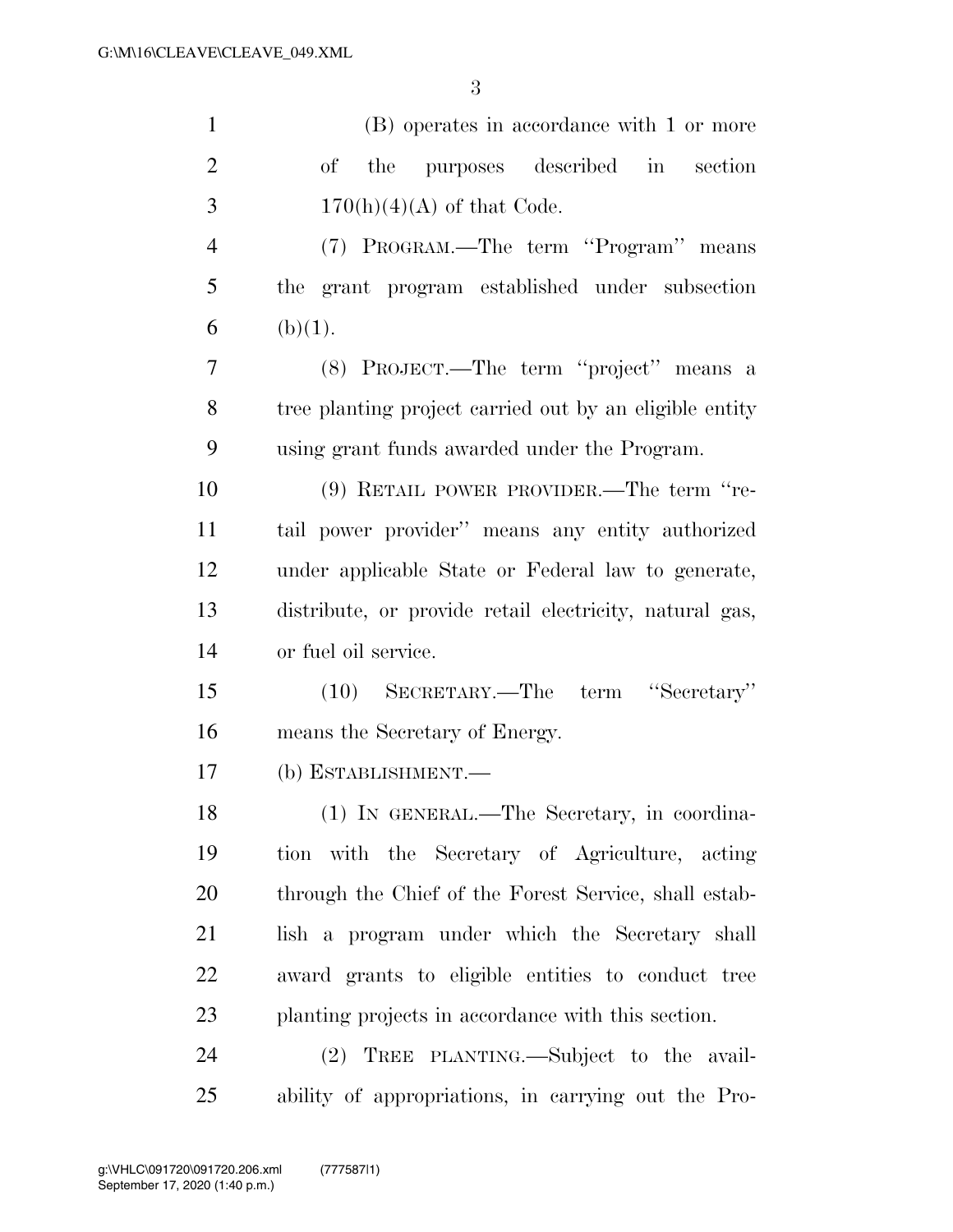| $\mathbf{1}$   | gram, the Secretary shall, to the maximum extent      |
|----------------|-------------------------------------------------------|
| $\overline{2}$ | practicable, award sufficient grants each year to     |
| 3              | plant not less than 300,000 trees each year.          |
| $\overline{4}$ | (c) APPLICATIONS.—                                    |
| 5              | (1) IN GENERAL.—An eligible entity that seeks         |
| 6              | to receive a grant under the Program shall submit     |
| 7              | an application to the Secretary at such time, in such |
| 8              | form, and containing such information as the Sec-     |
| 9              | retary may require, including the information de-     |
| 10             | scribed in paragraph $(2)$ .                          |
| 11             | (2) CONTENTS.—An application submitted                |
| 12             | under paragraph $(1)$ shall include—                  |
| 13             | $(A)$ a description of how the project will re-       |
| 14             | duce residential energy consumption;                  |
| 15             | (B) an estimate of the expected reduction             |
| 16             | in residential energy consumption;                    |
| 17             | (C) a description of the total eligible costs         |
| 18             | of the project and sources of funding for the         |
| 19             | project;                                              |
| 20             | (D) a description of the anticipated com-             |
| 21             | munity and stakeholder engagement in the              |
| 22             | project;                                              |
| 23             | (E) a description of the tree species to be           |
| 24             | planted and how that species is suitable for the      |
| 25             | local environmental conditions and climate; and       |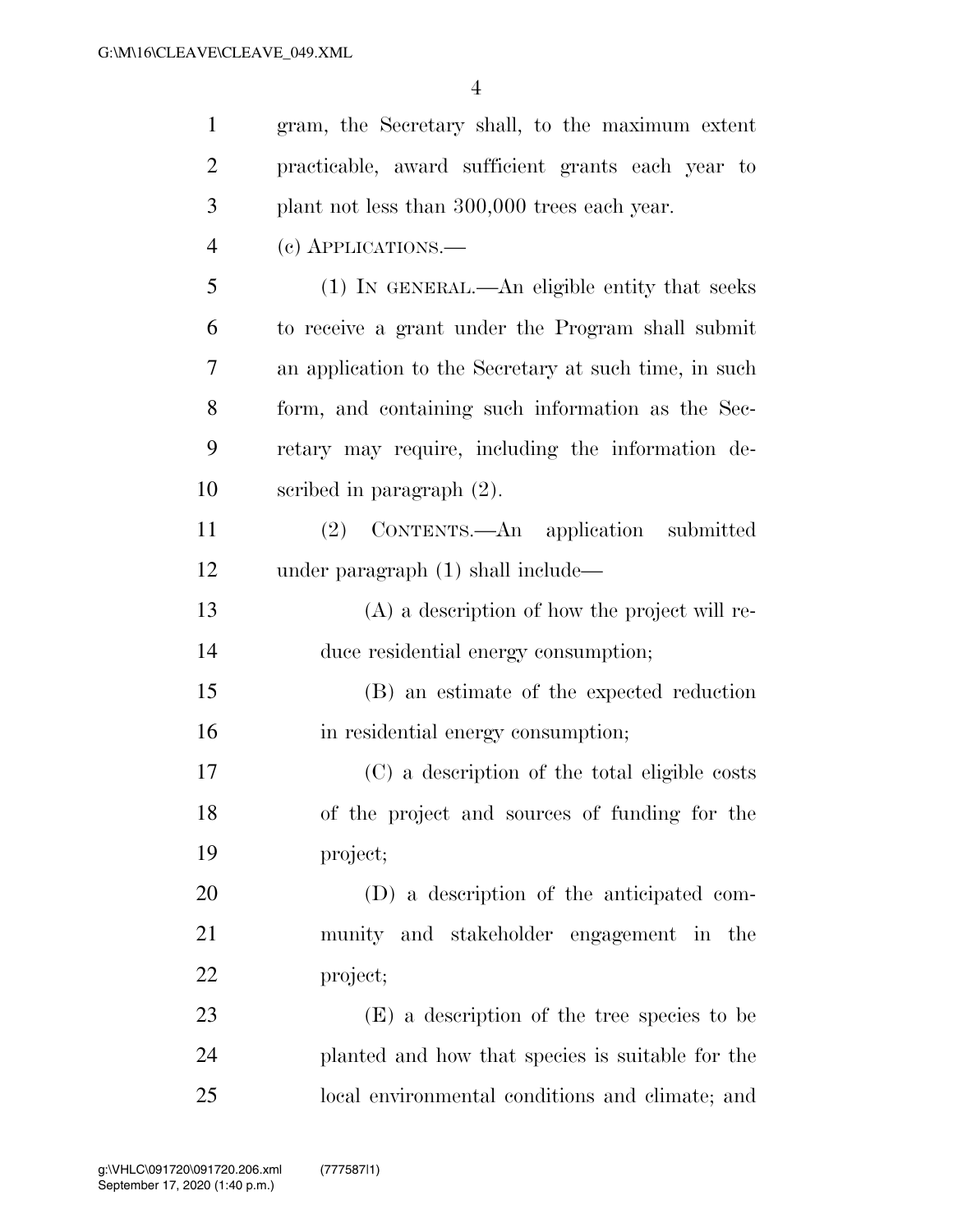(F) any other relevant information re-2 quired by the Secretary. (d) PRIORITY.—In awarding grants under the Pro-

 gram, the Secretary shall give priority to projects that— (1) provide the largest potential reduction in residential energy consumption for households with a

high energy burden;

 (2) are located in a neighborhood with lower tree canopy cover and higher maximum daytime summer temperatures;

 (3) are located in a neighborhood with high amounts of senior citizens or children;

 (4) will collaboratively engage neighbors and community members that will be closely affected by the tree planting; and

 (5) will employ a substantial percentage of the workforce locally, with a focus on engaging unem-ployed and underemployed persons.

(e) COSTS.—

 (1) FEDERAL SHARE.—The Secretary shall award a grant to an eligible entity under the Pro- gram in an amount equal to not more than 75 per- cent of the eligible costs of the project, as deter-mined by the Secretary.